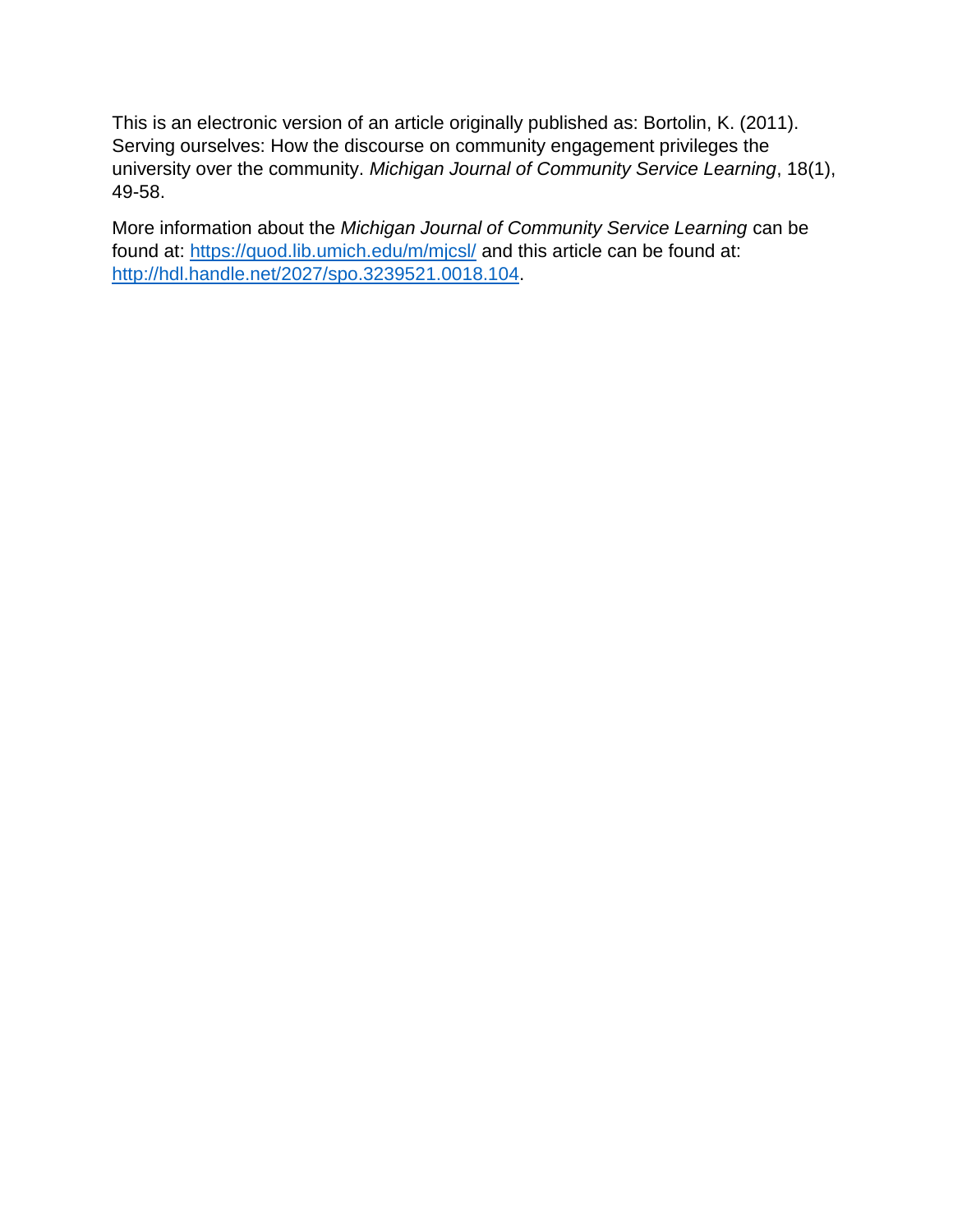# **Serving Ourselves: How the Discourse on Community Engagement Privileges the University over the Community**

#### **Kathleen Bortolin**

*University of Victoria*

*Using methods of discourse analysis, I analyzed examples of the word "community" from 25 of the most recent articles in the Michigan Journal of Community Service Learning. This analysis uncovered a variety of ways in which the university appears to be privileged over the community in the discourse of higher education community-based engagement. This paper discusses four themes emerging from the analysis that represent this privileging: community as a means by which the university enhances its academic work; community as a recipient of influence by the university; community as a place which the university makes better; and community as a factor in the financial interest of the university. By identifying these subtle yet troubling themes, I aim to inspire more community-focused research as well as to encourage scholars to reflect critically on how their discourses shape an evolving understanding of communityengaged practice.* 

**S**ince Ernest Boyer (1990) recommended that university scholarship become more engaged, the higher education landscape has been changing. Recognizing the academic, societal, and economic disconnect between themselves and the neighbourhoods in which they are situated, many higher education institutions are turning to campus-community partnerships as one way to address this disconnect (d'Arlach, Sanchez, & Feuer, 2009; Strand, Marullo, Cutforth, Stoecker, & Donohue, 2003). This increase in campus-community partnerships results in an increase in research, creating discourse communities that shape and influence understandings of community engagement in higher education. In this context, however, these discourse communities are perhaps counterproductively incestuous, producing scholarship written by and for scholars, and that excludes participation by the very "community" they intend to serve. Considering Saltmarsh, Hartley, and Clayton's (2008) recent concerns related to why civic engagement in higher education appears to be stalling, one has to ask, is there indeed a privileged epistemology of the academy that runs counter to principles of community engagement? If so, is this privilege being reinforced through a discourse that one would expect to be sympathetic to the voice of the community? To answer this question, I investigate the discourse of community engagement in higher education, and in particular in community service learning, the most popular form of campus-community engagement, and analyze critically how scholars are creating and reinforcing certain understandings in the field.

How are scholars representing the concept of com-

munity in their discourses, especially in light of a noted, and suspicious, absence of community participation in the scholarship of community engagement in higher education? Numerous criticisms concerning the lack of research into the effects of campuscommunity engagement on communities (Giles &Cruz, 2000; Howard, 2003; Stoecker & Tryon, 2009; Vernon & Ward, 1999) substantiate concerns over how "community" is factoring into the literature. For this reason, Stoecker and Tryon (2009) ask, "Who is being served in community service learning?" (p. 5). With this question in mind, I turn toward the discourse of community service learning to investigate more closely how scholars are invoking the concept of community and to what effect. By isolating examples of the term community within the literature, and analyzing them, a clearer picture emerges of how the research is portraying the very group it intends to serve.

Drawing attention to this picture and recycling the findings back into the very literature I analyzed, I intend to raise a critical awareness within the engagement community of how the language connected to the term community creates and reinforces certain understandings. In my effort to understand how the concept of community is being portrayed in the literature, I conducted a discourse analysis (Gee, 2011; Harris, 1952; Hymes, 1964; Paltridge, 2006; Perakyla, 2005; Powers, 2001) of the key word community as used in the *Michigan Journal of Community Service Learning*. Reflected in this analysis is a discourse that privileges the university over the community. Furthermore, a number of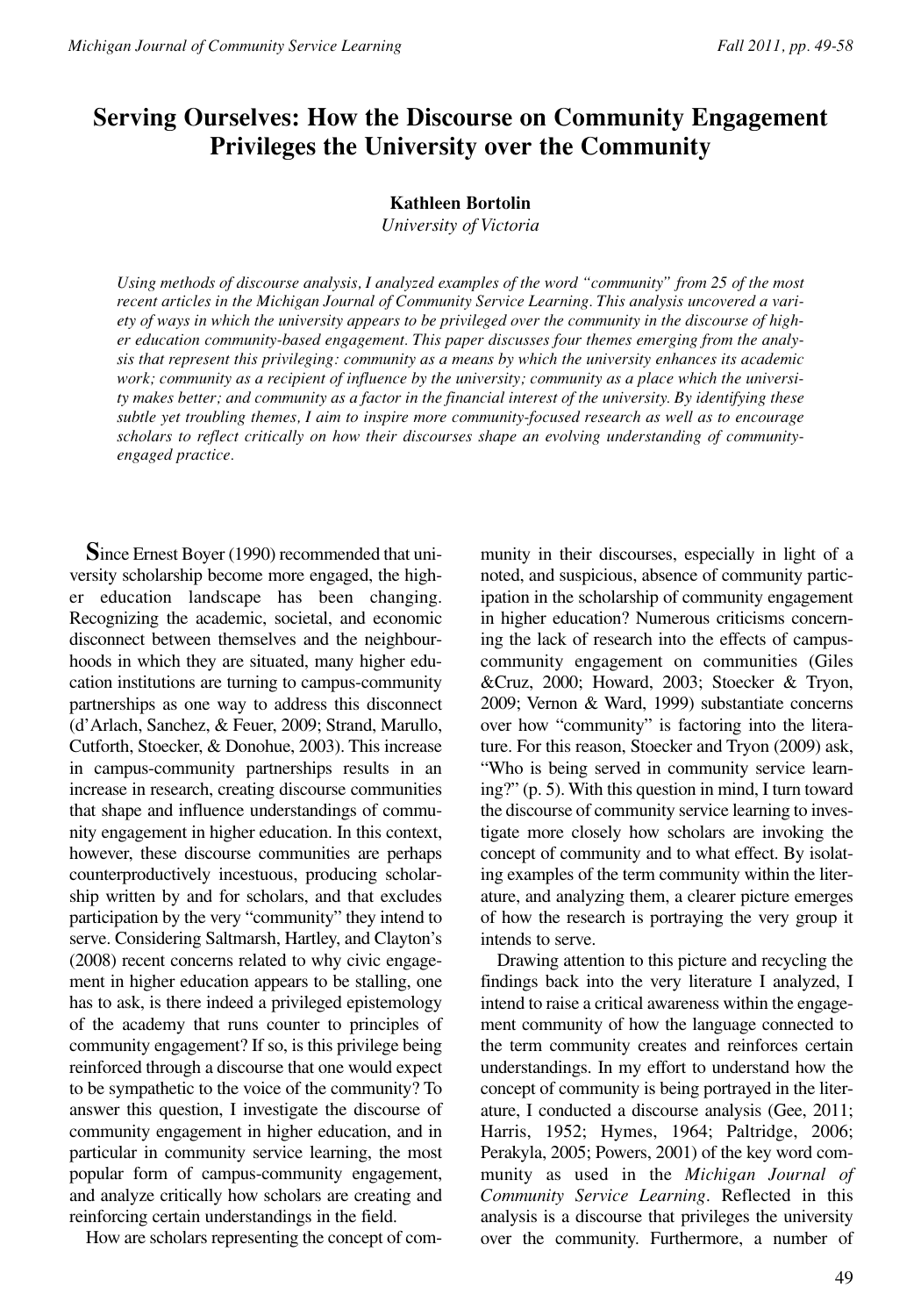themes emerge that specifically illustrate the ways in which the discourse creates an understanding of the community as a passive recipient of the university's more active agency in designing and implementing community-based projects. This paper discusses four ways community is conceived in the literature that denote a privileging of the university: community as a means by which the university enhances its academic work; community as a recipient of influence by the university; community as a place which the university makes better; and community as a factor in the financial interest of the university. I highlight these themes to illustrate the subtle yet troubling ways in which community engagement discourse articulates a privileging of the university over the community.

# Background

# *Community*

Embedded in the values of community service learning are community-centered ideas related to collaboration, reciprocity, social change, and empowerment (Stoecker, 2003). Despite these communityfocused principles, the discourse on community service learning has been criticized for its focus on its value to students rather than its value to communities (Giles & Cruz, 2000; Howard, 2003; Stoecker & Tryon, 2009; Vernon & Ward, 1999; Ward & Wolf-Wendel, 2000). In spite of this criticism, or perhaps in response to it, recent discourse does appear to be concerned with community-centered issues. For example, an examination of the titles and abstracts of the most recent 25 articles in *The Michigan Journal of Community Service Learning*<sup>1</sup> reflects content areas related to collaboration (Porter, Summers, Toton, & Aisenstein, 2008), reciprocity (d'Arlach, Sanchez, & Feuer, 2009), social change (Saltmarsh, 2009; Moely, Furco, & Reed, 2008) and community perspective (Tryon, Stoecker, Martin, Seblunka, Higendorf, & Nellis, 2008). Examining titles and abstracts, however, provides only a glimpse into how issues are being represented in the discourse, and a deeper more involved analysis enables one to understand the subtle and nuanced ways in which the discourse constructs meaning for discourse communities. In light of criticism concerning how the community is being left out of the discourse, scholars cannot complacently accept titles, abstracts, and even entire articles as evidence of fairly representing a concept as essential as community. As Stoecker and Tryon point out, disregarding the community perspective in community engagement has the potential "to create dialectical processes that undermine the entire effort of service learning" (p. 7). By deconstructing the very texts that appear to address community perspectives in campus-community engagement, an analysis can provide insights into the tensions that exist between sentence level discourse and larger conceptual understandings of the field. Indeed, discourse analysis allows researchers to delve into the subtle, minute uses of language that influence larger, more global understandings (Roth, 1988). Furthermore, because of our commitment to the field, we need to hold ourselves accountable to the community we intend to serve, scrutinize our discourse, call into question how we position ourselves and the community, and reflect critically on our ability to shape the field of community engagement.

# *Discourse Analysis*

Gaining momentum within the social sciences is the idea that language is more than simply a reflection of reality; it constitutes reality (Phillips & Hardy, 2002; Winch, 1958; Wittgenstein, 1967). Social science researchers are becoming less interested in what the social world means to those within it, and more interested in how and why the social world comes to have the meaning it does (Phillips & Hardy). Furthermore, researchers are identifying their position within those social worlds, and becoming interested in the roles they play in constructing meanings within those worlds (Phillips & Hardy). Discourse analysis is one method that allows researchers to investigate these processes, and is wholly appropriate when looking at how discursive agents of any field create and reinforce knowledge of that field.

Broadly defined, discourse analysis refers to the process of examining text, both written and spoken (Gee, 2011; Harris, 1952; Hymes, 1964; Paltridge, 2006; Perakyla, 2005; Powers, 2001). Although originating in the field of linguistics, discourse analysis also refers to different methods of investigating human communication in the humanities and social sciences (Gillen & Petersen, 2005). In a social research context, discourse analysis involves the assumption that language is an inherent part of social life and social research analysis must consider language (Fairclough, 2003). When discourse analysis is grounded in postmodern and poststructural epistemology, as is the case in this study, it involves more than analyzing syntax and semantics; it involves looking at how texts have been constructed in terms of their social and historical context (Cheek, 2004). Analyzing discourse for the purpose of discovering whose interests are being served is a form of social criticism with a long history in the field of linguistics, but its application is growing broadly across other postmodern, social-oriented disciplines (Powers, 2001). When text is analysed to understand how discourse can enact, reproduce, and resist power abuse, dominance, and inequalities in society, it falls under the paradigm of critical discourse analysis (Perakyla;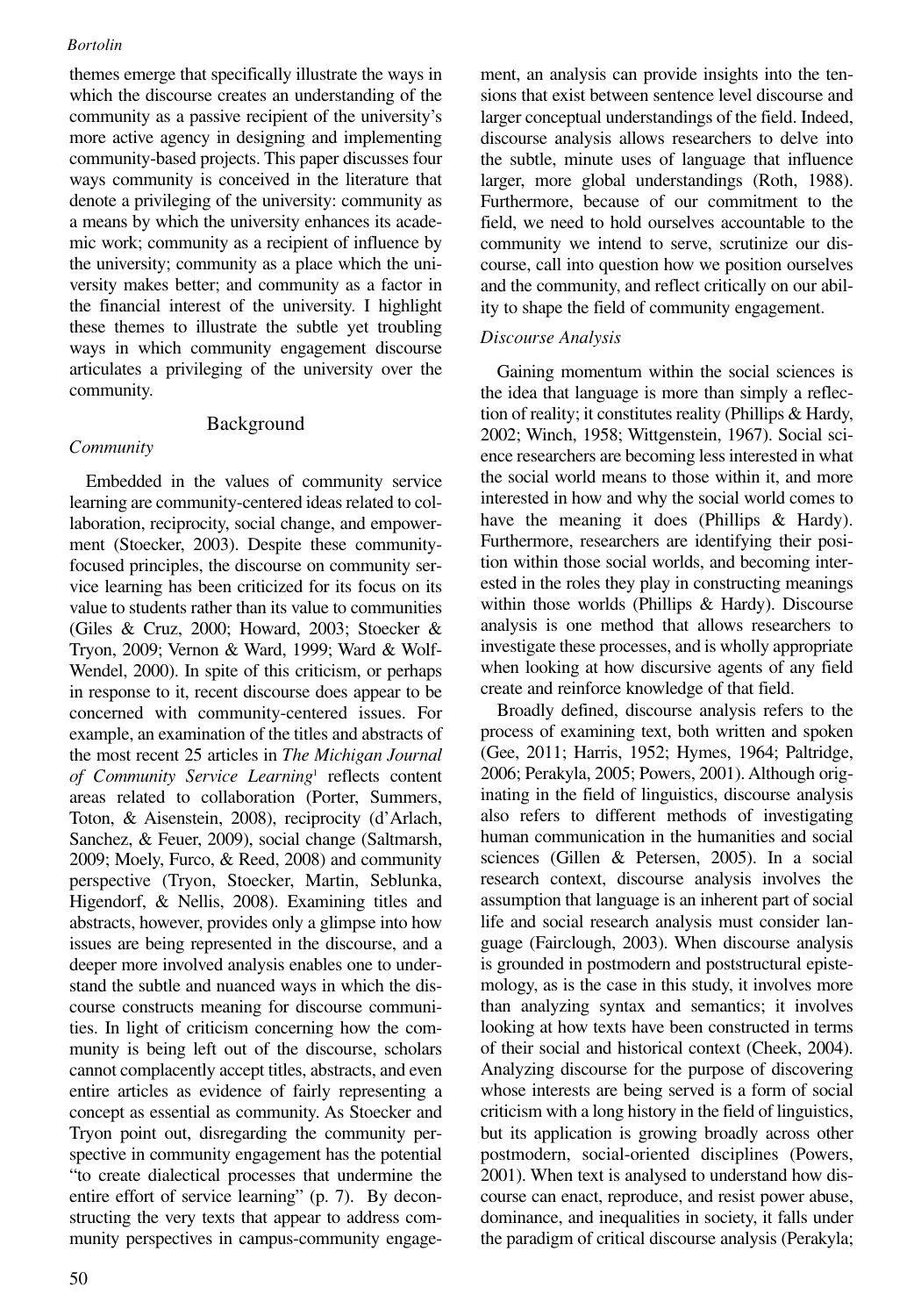Powers; Schiffrin, Tannen, & Ehernberger Hamilton, 2003). Furthermore, postmodern approaches to discourse analysis explore how issues such as culture, ideology, and identity are both constructed and reflected in texts (Paltridge).

Discourse analysis is a qualitative method of deconstructing text; it is not value-neutral as it focuses on the social features, political ramifications, and power relations inherent in textual bodies of knowledge (Powers, 2001). It allows researchers to deconstruct a text, focusing on its smallest units to determine the subtle ways in which language constructs meaning. Although a more holistic analysis of a text, one in which a variety of features are considered, might render more contextualized results, a more focused sentence-level analysis, like the one undertaken here, allows one to delve deeply into the heart of a text. In doing so, analysts investigate discourse at its most basic level, comparing those results to a more obvious and superficial reading of a text to determine how the core of a text aligns with its broader message. Thus, to understand the ways in which our own discourse community is constructing meaning around the concept of community, as well as how that meaning compares to broader principles within the discourse and the field of community service learning, I used the method of discourse analysis grounded in a postmodern epistemology.

## Method

I collected data from the *Michigan Journal of Community Service Learning*, a premier journal in the area of campus-community engagement. With an established commitment to deepening the theory, research, and pedagogy related to community-campus engagement, as well as to sustain the intellectual vigor of this field (Howard, n.d.), the Michigan Journal of Community Service Learning is clearly the epicenter of discourse in this area, and an obvious place from which to draw data. I used the 25 articles from the most recent five issues (Spring, 2008- Spring, 2010) available on the journal's online website. (It is this Journal's policy to embargo on this website the most recent issues for one year; therefore, I was unable to access articles from Fall, 2010 or Spring, 2011). Drawing on these 25 articles provided two and one-half years of recent research comprised of approximately 400 pages. Because of a high incidence of the word community (searches in some articles rendered 130 hits), I chose a random selection of 10 examples from each of the 25 articles, making up a sample of 250 sentence-level excerpts of the word community. It should be noted that embedded within these 25 articles is the existence of an even greater domain of discourse, including a total of 50 external reviewers and all of the journal's readers.

In light of this grander domain, it becomes clear that the discourse cannot be isolated from the nature of its audience; rather it is characteristic of the audience it reaches (Roth & Pei Ling, 2008). For this reason, I viewed the 25 articles as representing a strong sample of the most current domain of discourse within the field of community service learning.

Using an open-coding approach (Creswell, 1998; Strauss & Corbin, 1990), I analyzed the excerpts, forming initial categories based on how the word community was represented. I began to notice properties emerging out of each excerpt, and noted these. I then organized these into subcategories, and continued to review the excerpts. Consistently reviewing the data, I began to notice themes emerging. I continued to read and reread the excerpts, looking for similarities among excerpts, and ultimately grouping similar themes together. An example of the process of coding can be illustrated through the following excerpt:

Service learning is a form of experiential education that asks students "to test the merit of what they learn in the university classroom against their experiences" (Chisholm, 2000, p. 330) in the community.

Initially this excerpt was coded as *community as a place*. When I later returned to this example, I paid closer attention to what was happening in that place and by whom. I, therefore, re-coded this excerpt as *community as a place where students go to test the merit of classroom knowledge*. Finally, this excerpt was coded as *community as a means by which the university enhances its academic work.* This final theme was coded on, or consistent with, 34 out of 250 excerpts (14%), and included as one of 12 subthemes under the larger category of *university as privileged agent in community-based engagement*.

When I perceived that a saturation point had been reached, I reviewed my themes, grouping them into four categories: (a) themes that illustrated the community as an equal partner in community-based engagement; (b) themes that illustrated the university as privileged agent in community-based engagement; (c) themes that illustrated the community as privileged agent in community-based engagement; and (d) themes that illustrated a neutrality in regards to the agent being privileged. In this paper, I discuss the second theme: university as privileged agent in community-based engagement.

## Limitations

Before delving into the findings, it is important to share the limitations of this study. One limitation is analyst bias; the analysis was undertaken by only one person. All results and discussion, therefore, are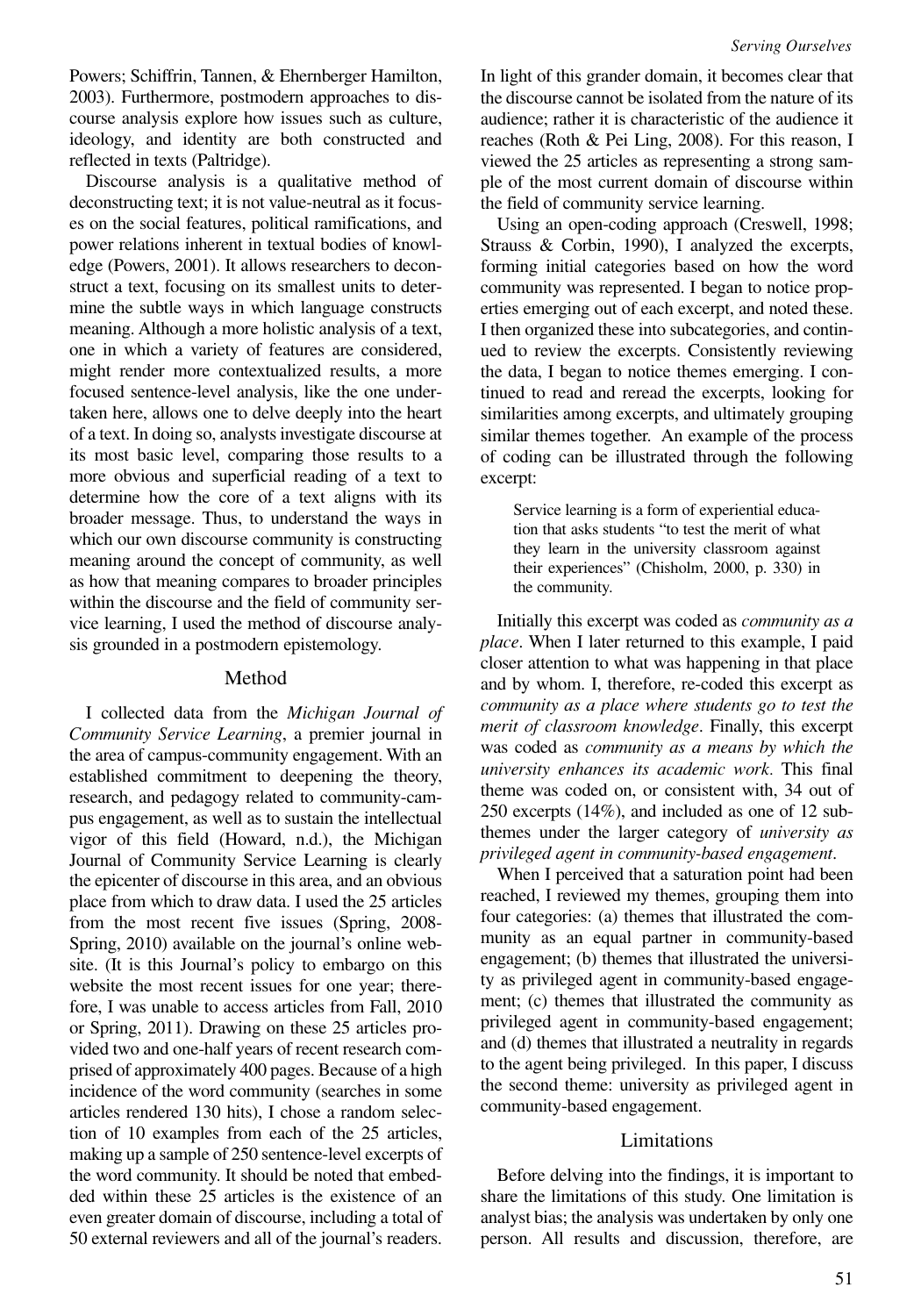based on my interpretation of, and interaction with, the data. This interaction is invariably affected by my own experiences, biases, and views. I fully acknowledge that another analyst might have coded the data differently, or sought to organize and disseminate results differently. For example, I have chosen here to discuss only four subthemes that illustrate the theme of *university as agent*. However, 41 excerpts (16%) were coded under the theme of *community and university as equal agents*. Another analyst may have been interested in discussing these results as they would perhaps illustrate a more reciprocal balance between the university and the community, and therefore align more closely with the principles of community-based engagement in higher education. Instead, I have chosen to highlight the more problematic and troubling nature of my findings to draw attention to and raise awareness of a subtle, yet problematic privileging in the discourse. Also, this study derived its data from only 25 articles from only one journal. A larger sample size, drawing from a number of sources, might render different results even if analyzed by the same researcher.

# Findings

In the discourse, the university and its partners are positioned differentially. More often than not the university-based subject is the agent and the community is the recipient of action. Indeed, nearly 146 out of 250 excerpts (58%) analyzed in this study were coded as subthemes under the category *university as the active agent in community-based engagement*. On the other hand, the community is represented as active agents in only 13 (5%) of the excerpts. Reciprocity and collaboration, which represent an effort toward an equal relationship, were also represented in the discourse, with the community and university represented as equal agents in 41 (16%) of the excerpts. Finally, the remaining 50 (20%) excerpts were neutral in regards to who was the active agent.<sup>2</sup>

In positioning the university as the active agent in community-based engagement, the discourse illustrates that the university enjoys a position of relative control in community-based initiatives, resulting in a community whose role is to adapt to the university's initiatives. Furthermore, the university's initiatives appear, from this analysis, connected to its own academic and financial interests. To illustrate how the discourse positions the university above the community, I highlight four of 12 subthemes relevant to this category of university as the active agent: (a) community as a means by which the university enhances its academic work; (b) community as a recipient of influence by the university; (c) community as a place which the university makes better; and (d) community as a factor in the financial interest of the university.

# *Community as a means by which Universities Enhance their Academic Work*

One way in which the discourse privileges the university over the community, and represents the university as active agent in campus-community engagement, is exemplified in the use of the term community to signify a means by which the university engages to further its own academic goals. Coded on 34 of the total 250 (14%) examples of the word community, this theme is illustrated in the following excerpt:

Service-learning is designed to provide credit bearing educational experiences for students to actively address community needs while reflecting on their service activity to further their understanding of course content (Hughes, Welsh, Mayer, Boyer & Southard, 2009, p. 69).

Although this example acknowledges that community needs are addressed in service-learning, it also states that those needs are addressed by students, not the community itself. This sentence-level example also suggests that community service learning is designed for students, not the community, as a credit-bearing educational experience. In addition, the service activity is used for reflection, a practice that furthers the students' understanding of course content. From this example, courses are designed for students to address community needs and provide credit-bearing educational experiences to encourage reflection that furthers students' understandings. Indeed, this example illustrates the university as an active agent in the design of community-based projects intended to further the academic learning of its students.

Another example illustrating how the discourse signifies the community as a means by which universities further their own academic goals is seen in the following excerpt:

Using those 5 C's as a framework, the authors examine student success at satisfying those disciplinary standards through community service learning (CSL) (Lear & Abbot, 2008, p. 76).

Here the discourse admits that it is measuring student success at satisfying disciplinary standards by engaging with the community. Again, community is represented as a means through which student success is determined, and in this case, measured. To the university, its students, and Lear and Abbot, disciplinary standards are potentially satisfied through engaging with the community. In this way, students are the active agents, engaging with the community to satisfy disciplinary standards.

And one more example that illustrates how the dis-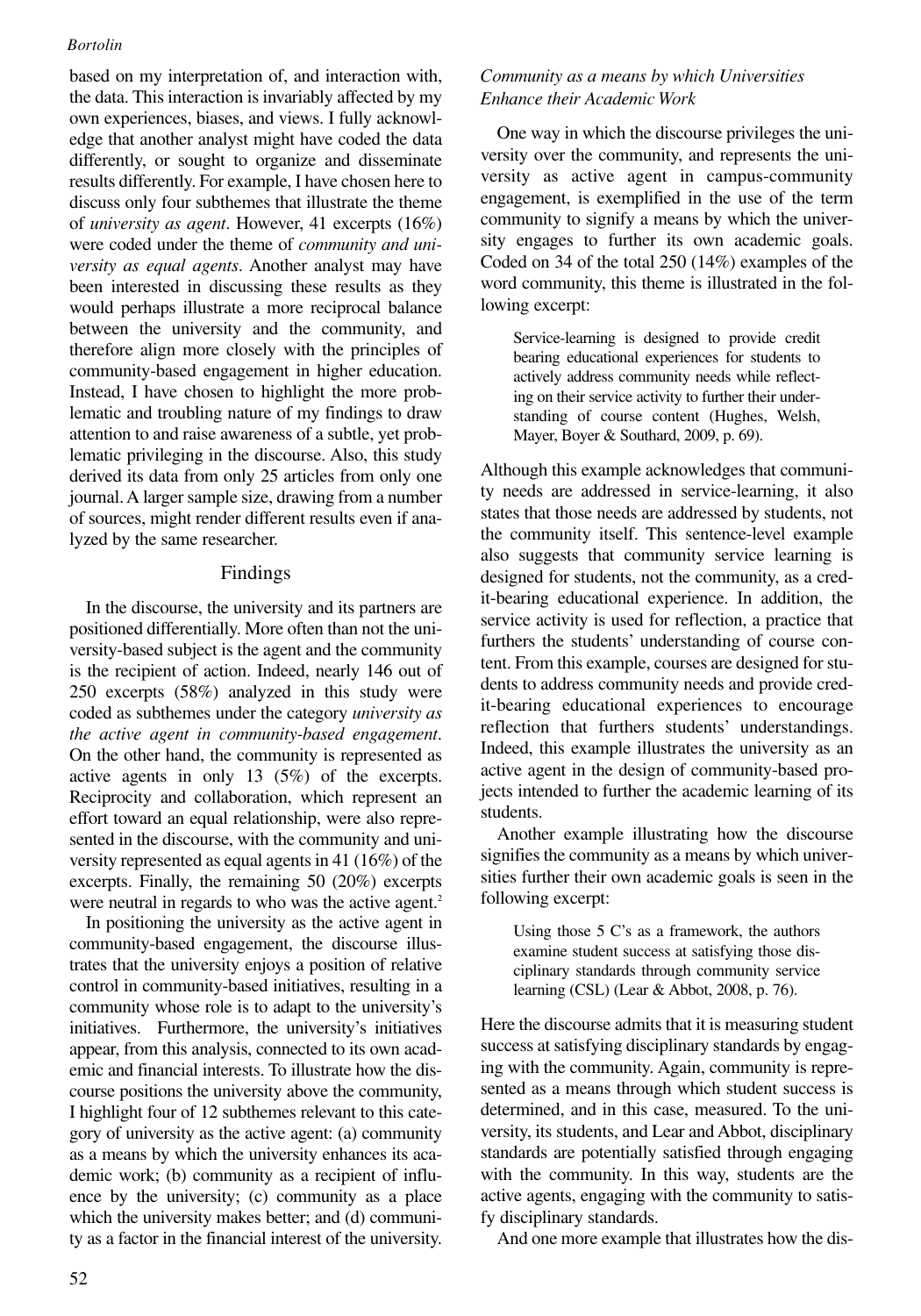course represents the community as a means by which the university accomplishes its academic goals is seen here:

Students in SL sections spent at least three hours outside the classroom per week (30 hours per semester) immersed at a community service site where they were exposed to issues complementing those they were learning about in the classroom (Bernacki & Jaegar, 2008, p. 8).

Once again, the discourse reflects student-centeredness. Here the students are immersed in a community environment to gain exposure to issues complementing what they are doing in the classroom. In all of these examples, we see the discourse invoking community in such a way that represents the university, its faculty, and its students as privileged agents, the beneficiaries of community service learning experiences. These examples illustrate only one way in which the university is participating as active agent and community as recipient of action. Another sub-theme in this category involves how the community-based projects are controlled or influenced by the university.

## *Community as Influenced by the University*

Another way in which the university is privileged as active agent in the discourse of community-based engagement is seen through excerpts illustrating the university having more instrumental power in designing community-based projects. In this analysis, 24 examples of the total 250 (10%) were coded according to this theme. The following excerpt illustrates this subtheme:

Working with a local organization, students were expected to assess specific needs of their community (either campus or home) and enact a response to those needs that tended toward change rather than charity (James & Iverson, 2009, p. 35).

In this example, the university, represented by its students, is given the control to assess specific needs of the community. The students, not the community, are given the ownership to "assess" community needs. Furthermore, the students then "enact a response" related to change. As can be seen through the use of the possessive pronoun "their," and through the content of the overall statement, students are clearly in control of the service-learning project, active agents to the more passive community recipients.

Another example from the discourse illustrating how universities demonstrate a privileged level of control over community-university projects is seen in the context of the "lessons learned" section of an article discussing community-based participatory research:

The choice of community partner influences the

success of the project (Puma, Bennet, Cutforth, Tombari, & Stein, 2009, p. 45).

Although the authors are advocating for partnerships that provide "fruitful outcomes that benefit both partners" (p. 45), the ultimate control over the choice of that community partner lies with the university. From this example, it is obvious that the community partner does not have the choice, but rather the university chooses the community partner, and that will influence potential success of the community-based project. Again, the discourse subtly acknowledges that to have successful partnerships, one side—the university—needs to carefully consider with whom they choose to work.

A final example of how the discourse privileges the role of the university in controlling service-learning partnerships is seen in an article discussing large-scale service-learning projects. In this example, the authors offer the following recommendation for "large scale, multi-partner, multi-site, remote service projects":

To increase community partner commitment to projects, local community goals must align with the goal of the initiative (Poindexter, Arnold, & Ostenhout, 2009, p. 65).

Once again the discourse reflects a sense that the university has more active control in designing partnership projects than the community with which they partner. In this example, the discourse recommends that to increase community partner commitments, local goals must align with the goal of the initiative. The goal of the initiative appears to be constructed by the university. If university project designers are interested in increasing community partner commitments, they must either choose organizations whose goals are in alignment with the initiative, or the local goals "must" be changed to achieve alignment. Either way, the community goals appear to be subservient to the greater goals of the initiative set by the university.

# *Community as a Place which the University Makes Better*

A number of the examples from the discourse illustrate how authors use community to denote a place where the university goes to make change. Many of these examples again illustrate how the university is the active agent in community engagement, bringing about change and making life better for communities. This subtheme was coded on 24 excerpts out of the 250 total (10%). An example of this subtheme can be seen here:

It seemed our presence had affirmed her community's very existence, precipitated communitylevel organizing, and confirmed her right to hope for a better life (Crabtree, 2008, p. 30).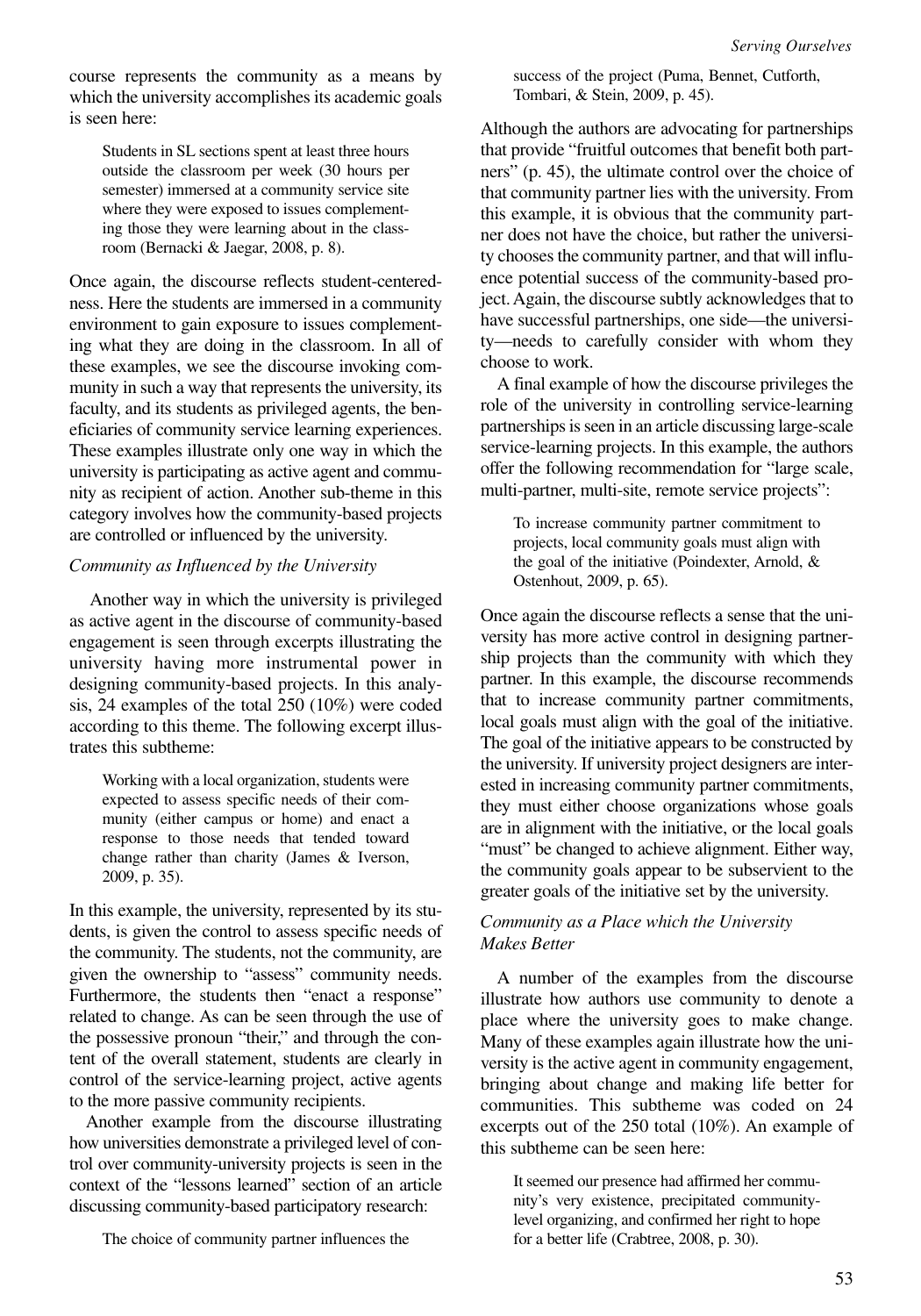In this example, the university is indicated by the possessive pronoun "our." This "our" signifies how the author of the discourse is also a member of the university community engaged in community service learning. This example illustrates how the writer, and the university, had the power to affirm a community's existence by their very presence. To affirm one's existence by your presence alone is indeed powerful. Furthermore, the university had the power to confirm "her" (the community's) right to hope for a better life. This example illustrates clearly how the discourse situates the powerful and active role of the university in community-based engagement. According to the discourse, without the university agent, a community might not exist or have any hope for a better life.

Another example that illustrates community as a place potentially improved upon by the university is seen here:

On the one hand, we need not apologize for our particular skills and expertise, without which service learning would have no point; on the other hand, the university is not simply a source of wisdom but a nexus of interchange, an activity with the potential to transform both the institution and the community (Sawyer, 2008, p. 69).

Here we see community depicted as a site for potential transformation, with the university transforming it. Clearly reflected in the language of this example is the understanding that the university is a source of wisdom and a nexus of interchange, possessing the power to potentially transform both itself and the community. Again, the university, and in this case the author who clearly aligns himself as an agent of the university through the use of the possessive "our," is portrayed as a powerful and necessary active agent in changing the community.

# *Community as a Factor in the Financial Interest of the University*

A smaller subtheme, coded on four of the 250 total examples (2%), involves the community being considered a factor in the financial interests of the university. Although only a small subtheme, this idea that the university is pursuing, or not pursuing community engagement because of economic and accountability issues is of importance even if it were only found once. The following example shows this attention to finances by connecting communitybased involvement with campus accountability:

After all, the university is accountable to the tuition paying-student who, on spring break might complain to his/her parents that s/he is learning from an undocumented immigrant, an inmate, or a homeless individual out in the community, rather than a PhD faculty member in a classroom (D'arlach, Sanchez, & Feuer, 2009, p. 15).

From this example, we see the community as a place connected to the financial self-interests of the university. Using the phrase, "after all," reminds the reader that ultimately the university is accountable not just to its students, but to its "tuition paying-students." Furthermore, embedded in this excerpt is the fear that such a tuition paying student might complain to his/her parents, the real stakeholders in this equation, that tuition is being paid for learning not from qualified professionals but from homeless individuals or undocumented immigrants. This example illustrates the issue of economic accountability, and how this accountability is used, "after all," to depict the potential perils of community service learning. The university is once again privileged over the community; the privileging here, however, is shrouded in the subtle reference to the tuition-paying student and the university's accountability to such a student, rather than to the community. Here, opting out of the community, rather than opting in, may be preferential to the university and its interests.

# Discussion

Advocates of campus-community engagement suggest a need for knowledge to be co-created *with*, rather than *for* the community (d'Arlach, Sanchez, & Feuer, 2009). However, the above examples illustrate how community-based projects appear to be creating knowledge both *with* the community but also *for* the university. Driven by course-based academic goals, a desire to influence or change communities, and/or financial motives, campus-community engagement is frequently portrayed in terms reflecting a benefit for some aspect of the university. Nonetheless, a survey of the titles from recent articles published in the *Michigan Journal of Community Service Learning* highlight areas of inquiry related to social justice, reciprocity, democracy, citizenship, and collaboration, words that could be interpreted as privileging the community over the university. Clearly, scholars situated in this discourse community are investigating with a keen eye the issues and principles relevant to the role of the community in campus-community partnerships. Probing the discourse further, however, uncovers tensions and inconsistencies between the broader principles of community-based engagement and the more nuanced discourse in the field. In effect, these tensions highlight inconsistencies between how the field of community service learning is being understood and constructed through its discursive agents—us.

Indeed, the above analysis highlights the incongruities between how the concept of community is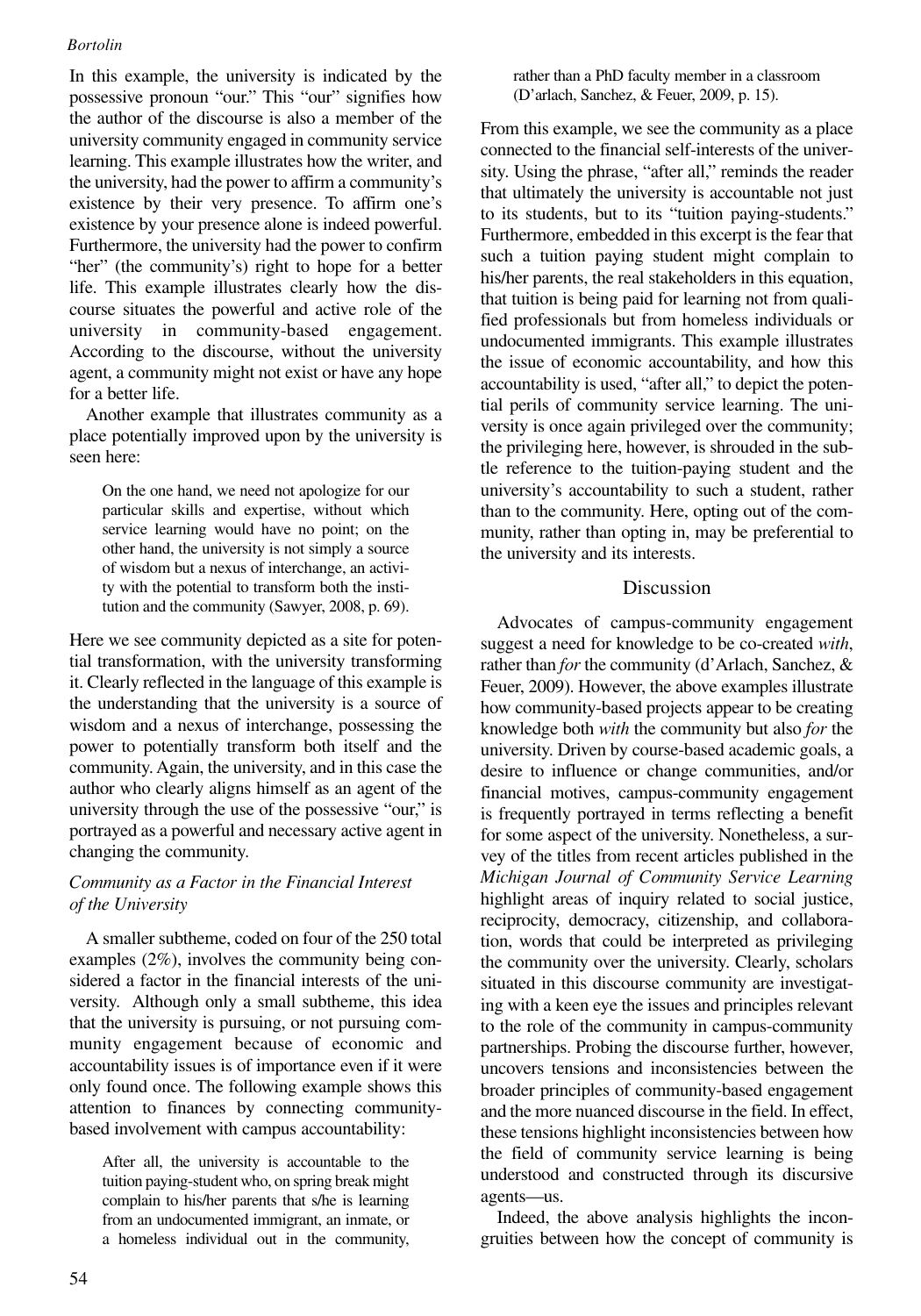being treated on the surface as well as how it is treated on a fundamental level within the discourse. For example, although a survey of abstracts and titles demonstrate a focus on concepts such as reciprocity and community voice, examples taken from within those titles, abstracts, and articles reflect a different, inconsistent, and troubling privileging of the university over the community. Given the privileged position this analysis has uncovered, we, the discourse community, must ask ourselves two questions: Are we indeed truly privileging ourselves over the community, not only in the discourse but in our approach to campus-community initiatives; and if so, what are we going to do about it, both in terms of our engagement and our discourse, given this is antithetical to our stated core principles of community voice, collaboration, and reciprocity?

#### *Are We Privileging Ourselves?*

A criticism of the style of discourse analysis undertaken in this study is that it deconstructs the text to a point of intense decontextualization. Taking sentence level examples that include the term community and analyzing only that text decontextualizes the discourse to a point where something valuable might be lost in the analysis. However, it is important to analyze our discourse on this most basic level to uncover exactly how we are, in our most fundamental ways, representing ourselves and the community with which we intend to partner. If we scrutinize our discourses and find that we are representing concepts such as community consistently, we can achieve a sense of integrity, an integrity that provides value to the field. However, if we deconstruct our voices and find that there is a tension between what we are claiming to do in our projects, our partnerships, and our research on that engagement, and what we are portraying at a basic discursive level, then we need to address these tensions. And if we uncover that we are privileging ourselves in the discourse, we need to address whether or not we are privileging ourselves in our community partnerships work, too.

The scholarship of community-based engagement has called into question how scholars are representing the community (Stoecker & Tyron, 2009; Vernon & Ward, 1999; Ward & Wolf Wendel, 2000). Indeed, Stoecker and Tryon point out that much of the research being undertaken in this field is concerned with student perspectives and outcomes. The dearth of research related to the community has even led Stoecker and Tryon to recently question, "Who is served by service learning?" (p. 1). But this concern about how the community is being treated, both in the field and in the discourse, is not a new development. These very issues were raised over 10 years ago by Vernon and Ward as well as Ward and Wolf-

Wendel, and it appears now is a good time to be raising them again.

By choosing to focus our research on our students' perspectives and outcomes, rather than the community's, we are no doubt privileging ourselves and the university over the community. And when the discourse frequently represents the university as the active agent, and the community as the passive recipient, we validate Stoecker and Tryon's (2009) concerns about who in fact we are serving, not only through community service learning, but through the discourses we create to disseminate findings about community engagement.

#### *What Are We Going to Do?*

Raising our awareness of how the discourse community and we, as discursive agents within that community, are subjugating the role of the community and privileging ourselves as active agents is only the first step toward reaching a more equitable balance in community-university engagement. This awareness coupled with heightened critical reflection may encourage scholars and practitioners to undertake a more informed approach to community service learning initiatives, an approach balancing the needs of the community with the needs of the university, and placing the community voice and perspective equally and equitably in the planning, implementation, and assessment of such projects. Acknowledging the power of our own voices may in turn encourage us to acknowledge the power of other voices, and work toward supporting solidarity among those at all levels of privilege (Stoecker & Beckman, 2010).

For those of us committed to community engagement in higher education, a critical awareness of the power we hold to shape understandings within our field is worth little if by our actions, as reflected in our discourse, we continue to privilege the university over the community. Like many others (Stoecker & Beckman, 2009; Stoecker & Tyron, 2009; Vernon & Ward, 1999; Ward & Wolf-Wendel, 2000), I want to encourage the field, not only the discourse community, to find ways to temper the university's position of power. What is so appealing about community service learning, and what often inspires converts to the field from both the university and the community, is this idea that universities and communities can be equal partners in this enterprise. Let us not lose sight of this commitment, so inherently inspiring, by falling into the traditional comfort of hegemonic understandings of the university as a privileged and elitist institution. Instead, let us work toward disrupting that assumption by applying a critical lens to our positions and our discourse and attempting to remain true to the principles of community-based engagement, the principles that inspired us in the first place.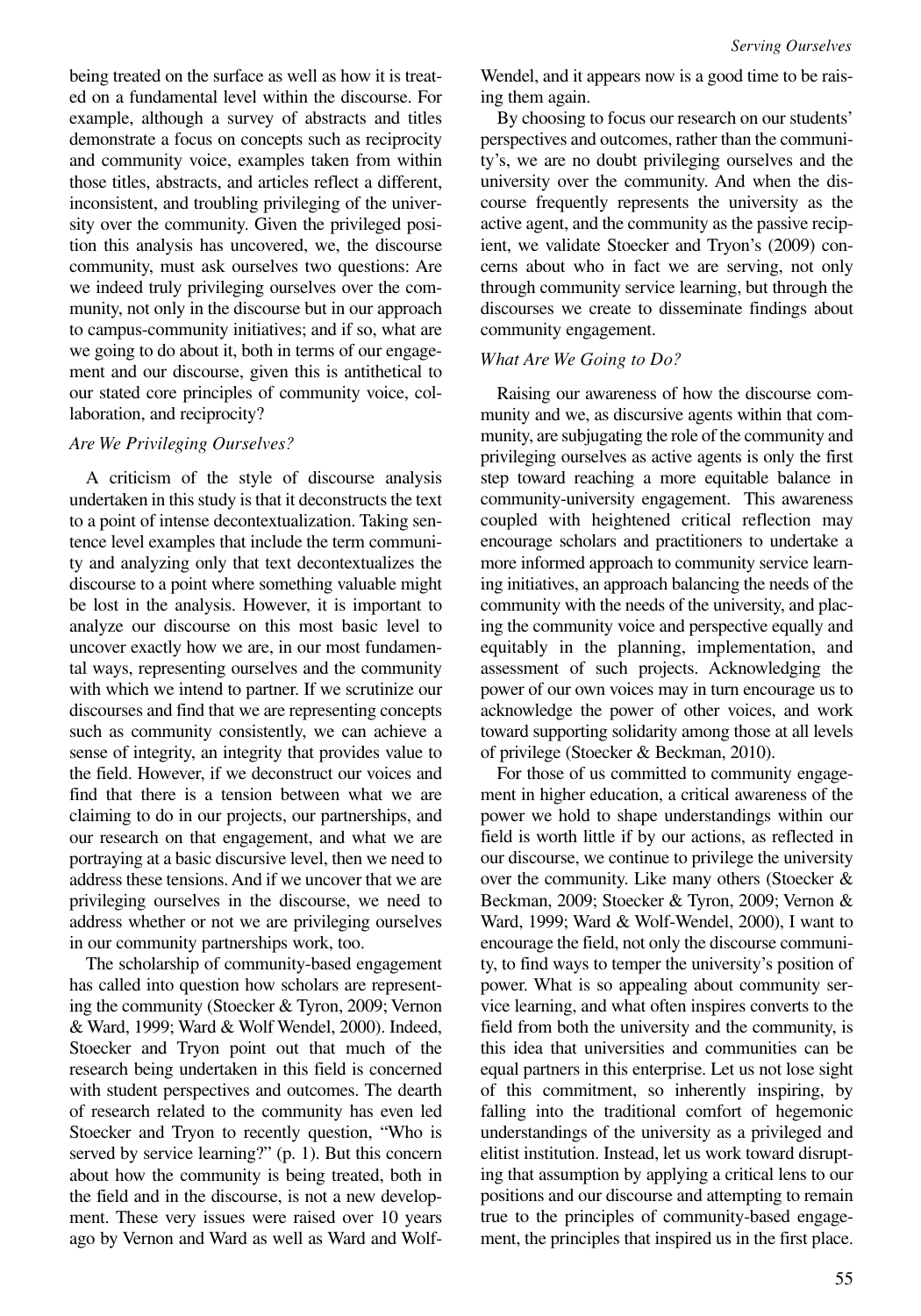Furthermore, let our research reflect the voice of the community, the needs of the community, and the perspective of the community clearly and for the purpose of maintaining integrity and justice in this field. We need to seek out opportunities where research is more collaborative with the community, and in which the dissemination of results are less concerned with how community service learning helps universities its students, its professors and its coffers—and more with how community service learning creates equal benefits between and amongst universities and communities. Recommendations to this end will not suffice. We need to do it.

# Conclusion

As scholars of community-based engagement in higher education, we are concerned with our students, our research, and our communities. Perhaps inspired by Boyer's (1990) reconceptualization of priorities for the professoriate, we spend our time conceiving of how best to teach, research, and most meaningfully engage with communities. We are drawn to community-based engagement because we are socially conscious members of the academy. Or are we? A shortage of research into community-centered issues, coupled with a discourse portraying community-based engagement as a means by which universities meet their own goals, betrays a privileging of the university over the community that community engagement in higher education has intended to disrupt. If community-based engagement is intended to serve us, then let us make it clear to ourselves, our discourse community, and our partner communities that we are engaging in this pedagogy because of what it does for us and for our students. But if that is not our position, then we will have to adjust our lines of inquiry and our discourse to be sure we are engaging with communities with every effort to partner mutually with, and to the equal benefit of, our communities. Let us not say one thing and do another, as this weakens our voice, the integrity of the field, and the communities with which we partner.

Academic discourse communities are intriguingly insular. Scholarship within these communities is written mostly by scholars for scholars, and in the case of human science research, can antithetically omit discursive participation of the very community members who researchers seek to study. Producers of research, therefore, are positioned with great influence as their research contributes to the understandings of their disciplines. For this reason, it is important for existing members of discourse communities to reflect frequently, and consider how they construct and reinforce social understandings through their discourses. Such consideration is further necessary given how research and publication is tied to the process of academic promotion, tenure, grants, and awards. Clearly, discourse needs to be scrutinized, and the results of that scrutiny need to be recycled back into the discourse. In doing so, scholars encourage a critical reflection on the process of knowledge construction and draw attention to the ways in which language can shape meaning and understanding, as well as practice, within areas of inquiry. I intend for these findings to open a dialogue amongst researchers and practitioners, and encourage creators of discourse to continually scrutinize their own voice, and in so doing, work toward achieving a truly equitable balance between university and community agency.

This paper seeks to open the eyes of the discourse community to the ways in which we are privileging ourselves as active agents and subjugating our community partners as passive recipients in communitybased engagement in higher education. By becoming aware of how we are positioning ourselves, we can begin to critically reflect on our research, our partnerships, and our discursive practices. Furthermore, let us aspire to undertake more research focused on community voice, community perspective, and community outcomes. Finally, this paper encourages scholars of community-based engagement in higher education to identify to themselves, their participants, and their readers exactly who they are intending to serve. Not until we do so can the field enjoy a stronger sense of integrity.

#### **Notes**

<sup>1</sup> Vol.16, no.2; Vol.16, no.1; Vol.15, no.2; Vol.15, no.1; Vol.14, no.2.

<sup>2</sup> Total is not 100% due to rounding off.

## References

- Bernacki, M. L., & Jaeger, E. (2008). Exploring the impact of service-learning on moral development and moral orientation. *Michigan Journal of Community Service Learning*, *14*(2), 5-15.
- Boyer, E.L. (1990). *Scholarship reconsidered: Priorities of the professoriate.* Princeton, NJ: Carnegie Foundation for the Advancement of Teaching.
- Cheek, J. (2004). At the margins? Discourse analysis and qualitative research. *Qualitative Health Research*, *14*(8), 1140-1150.
- Crabtree, R. D. (2008). Theoretical foundations for international service-learning. *Michigan Journal of Community Service Learning*, *15*(1), 18-36.
- d'Arlach, L., Sanchez, B., & Feuer, R. (2009). Voices from the community: A case for reciprocity in service-learning. *Michigan Journal of Community Service Learning*, *16*(1), 5-16.
- Fairclough, N. (2003). *Analysing discourse: Textual analysis for social research*. London: Routledge.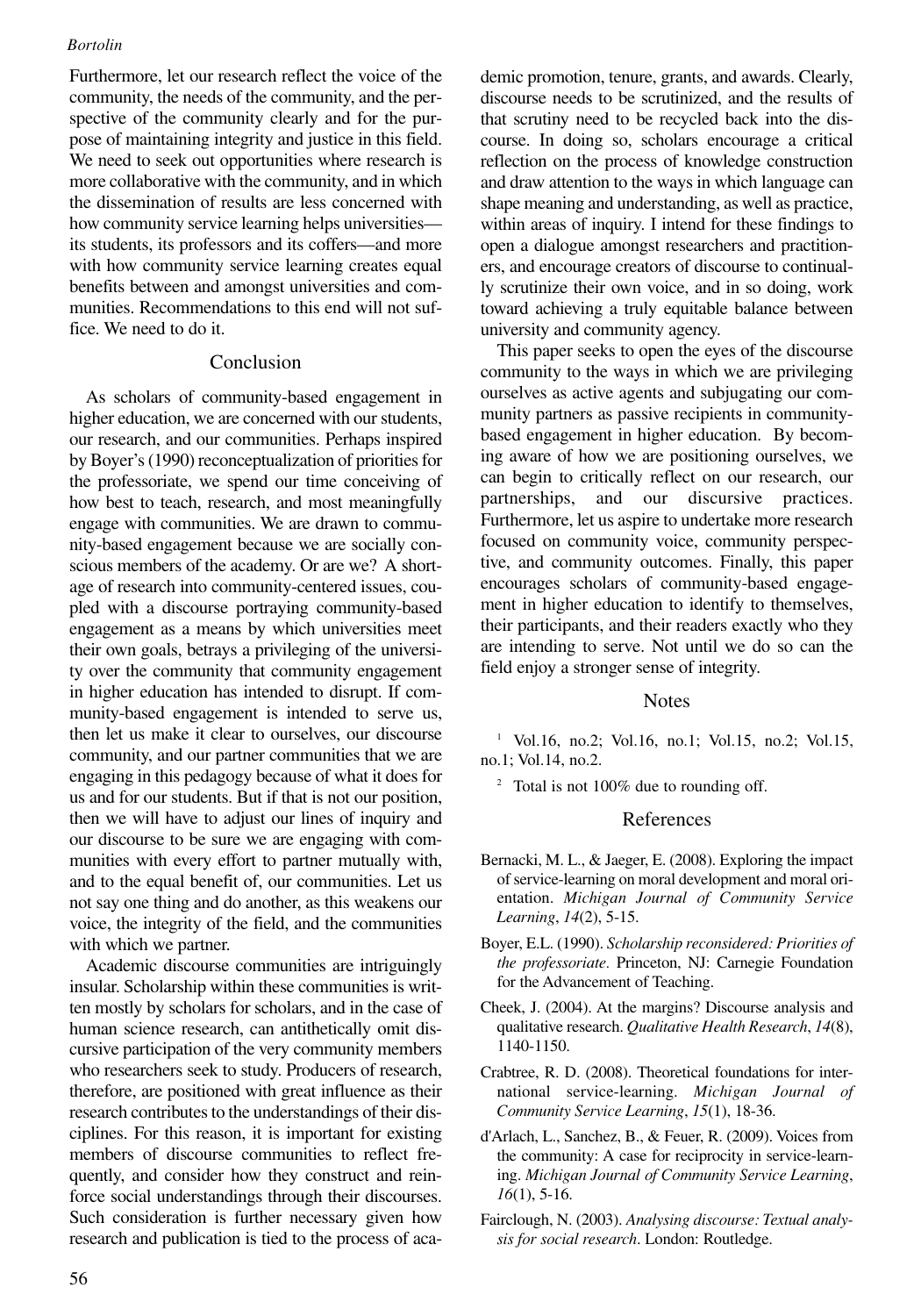- Gee, J. P. (1999). *Introduction to discourse analysis: Theory and method*. Retrieved August 15, 2011 from http://lib.myilibrary.com?ID=33300
- Giles, D., & Cruz, N. (2000). Where's the community in service learning research? *Michigan Journal of Community Service Learning*, *Special Issue*, 28-34.
- Gillen, J. & Petersen, A. (2005). Discourse analysis. In B. Somekh & C. Lewin (Eds.), *Research methods in the social sciences* (pp. 146-153). London: Sage.

Harris, Z. (1952). Discourse analysis. *Language*, *28*(1), 1-30.

- Howard, J. (2003). Service-learning research: Foundational issues. In S.H. Billig & A.S. Waterman (Eds.), *Studying service-learning: Innovations in education research methodology*, (pp. 1-10). Mahwah, N.J.: Lawrence Erlbaum Associates.
- Howard, J. (Ed.) (n.d.). *Michigan Journal of Community Service Learning*, Retrieved May, 2011 from http://www.umich.edu/~mjcsl/index.html
- Hsu, P.L., & Roth, W.M. (2009). An analysis of teacher discourse that introduces real science activities to high school students. *Research in Science Education*, *39*(1), 553-574.
- Hughes, C., Welsh, M., Mayer, A., Bolay, J., & Southard, K. (2009). An innovative university-based mentoring program: Affecting college students' attitudes and engagement. *Michigan Journal of Community Service Learning*, *16*(1), 69-78.
- Hymes, D. (1964). Introduction: Toward ethnographies of communication. *American Anthropologist*, *66*(1), 1–34.
- James, J. H., & Iverson, S. V. (2009). Striving for critical citizenship in a teacher education program: Problems and possibilities. *Michigan Journal of Community Service Learning*, *16*(1), 33-46.
- Lear, D. W., & Abbott, A. R. (2008). Foreign language professional standards and CSL: Achieving the 5 C's. *Michigan Journal of Community Service Learning*, *14*(2), 76-86.
- Moely, B. E., Furco, A., & Reed, J. (2008). Charity and social change: The impact of individual preferences on service-learning outcomes. *Michigan Journal of Community Service Learning*, *15*(1), 37-48.
- Paltridge, B. (2006). *Discourse analysis: An introduction*. London: Continuum International Publishing Group.
- Perakyla, A. (2005). Analyzing text and talk. In N.K. Denzin & L.S. Lincoln (Eds.), *The Sage handbook of qualitative research* (pp. 869-886). Thousand Oaks, CA: Sage.
- Phillips, N. & Hardy, C. (2002). *Discourse analysis: Investigating processes of social construction*. Thousand Oaks, CA: Sage.
- Poindexter, S., Arnold, P., & Osterhout, C. (2009). Servicelearning from a distance: Partnering multiple universities and local governments in a large scale initiative. *Michigan Journal of Community Service Learning*, *15*(2), 56-67.
- Porter, J. R., Summers, M., Toton, S., & Aisenstein, H. (2008). Service-learning with a food stamp enrollment campaign: Community and student benefits. *Michigan Journal of Community Service Learning*, *14*(2), 66-75.
- Powers, P. (2001). *The methodology of discourse analysis*. Sudbury, MA: Jones and Bartlett.
- Puma, J., Bennett, L., Cutforth, N., Tombari, C., & Stein, P. (2009). A case study of a community-based participatory evaluation research (CBPER) project: Reflections on promising practices and shortcomings. *Michigan Journal of Community Service Learning*, *15*(2), 34-47.
- Roth, W.M. (1988). Learning process studies: Examples from physics. *International Journal of Science Education*, *20*(9), 1019-1024.
- Saltmarsh, J. (2009). Review Essay: The New American Scholar [Review of the book Sentipentsante (Sensing/Thinking) pedagogy: Educating for wholeness, social justice and liberation]. *The Michigan Journal of Community Service Learning*, *16*(2), 90-94.
- Saltmarsh, J., Hartley, M., & Clayton, P.H. (2008) *Democratic Engagement White Paper.* Boston, MA: New England Resource Center for Higher Education.
- Schiffrin, D., Tannen,D., & Ehernberger Hamilton, H. (2003). *Handbook of discourse analysis*. Oxford: Wiley-Blackwell.
- Stoecker, R. (2003). Community-based research: From practice to theory and back again. *Michigan Journal of Community Service Learning*, *9*(2), 35-46.
- Stoecker, R., & Beckman, M. (2010). Making higher education civic engagement matter in the community. Retrieved August 15, 2011 from: www.compact.org/ wpContent/uploads2010/02/engagementproof-1.pdf
- Stoecker, R. & Tryon, E. A. (Eds.). (2009). *Unheard voices: Community organizations and service learning.* Philadelphia: Temple University Press.
- Strand, K., Marullo, S., Cutforth, N., Stoecker, R., & Donohue, P. (2003). Principles of best practice for community-based research. *Michigan Journal of Community Service Learning*, *9*(3), 5-15.
- Strauss, A., & Corbin, J. (1990). *Basics of qualitative research: Grounded theory procedures and techniques*. Newbury Park, CA: Sage.
- Tryon, E., Stoecker, R., Martin, A., Seblonka, K., Hilgendorf, A., & Nellis, M. (2008). The challenge of short-term service-learning. *Michigan Journal of Community Service Learning*, *14*(2), 16-26.
- Vernon, A., & Ward, K. (1999). Campus and community partnerships: Assessing impacts and strengthening connections. *Michigan Journal of Community Service Learning*, *6*(1), 30-37.
- Ward, K., & Wolf-Wendel, L. (2000). Community-centered service learning: Moving from doing for to doing with. *American Behavioral Scientist*, *43*(5), 767-780.
- Winch, P. (1958). *The idea of social science.* London, UK: Routledge & Kegan Paul.